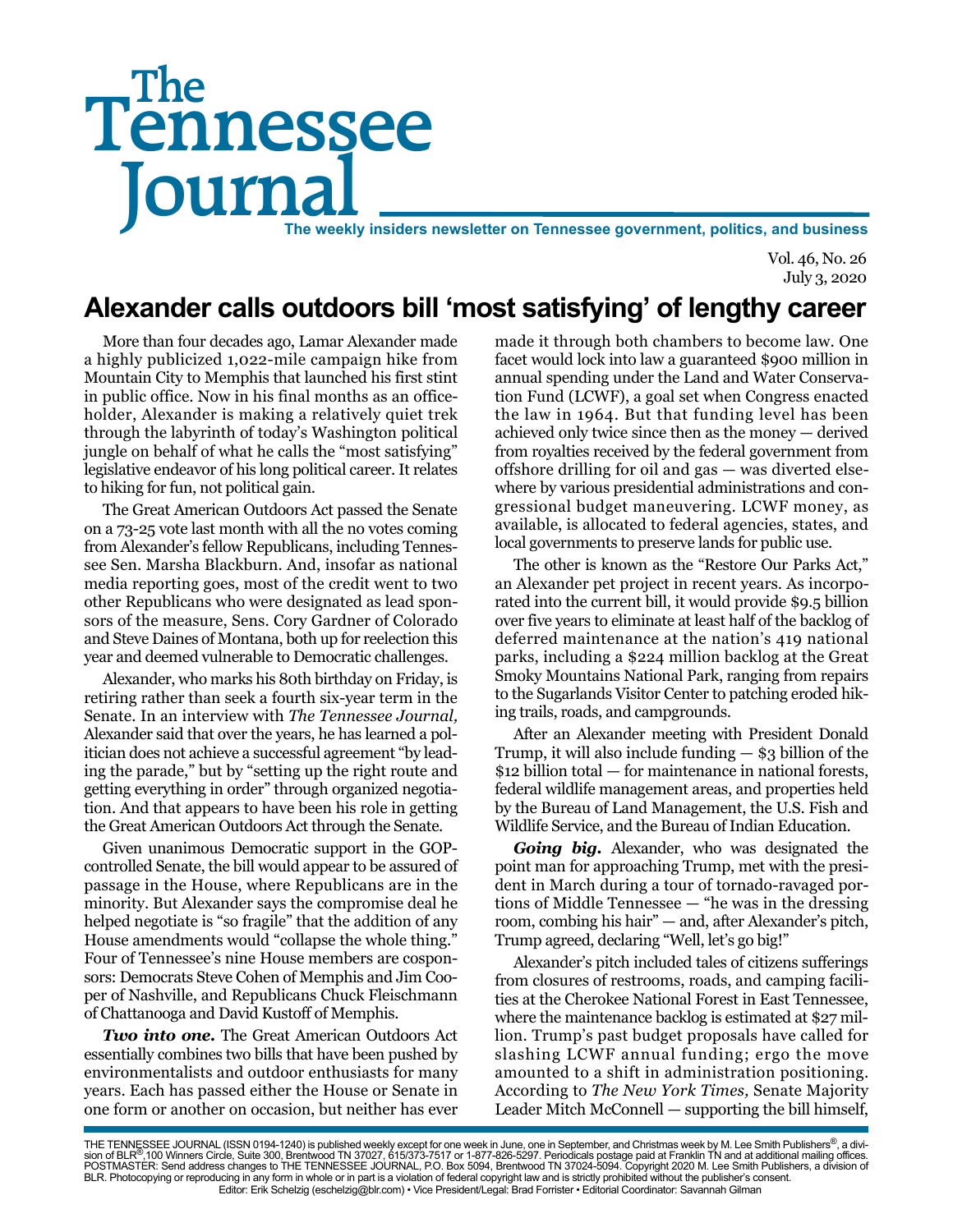but generally very reluctant to allow a Senate floor vote on matters where Republicans are split on an issue told Gardner and Daines he would go along with authorizing it only if Trump was on board. They met with the president who pledged to sign the bill if it reached his desk. Alexander, more quietly, also talked with McConnell on getting the bill to a floor vote. In a subsequent tweet, the president declared: "When I sign it into law, it will be HISTORIC for our beautiful public lands."

Within Tennessee, Pew Charitable Trusts, a national nonprofit organization that lists protection of public lands among its advocacy efforts, has retained Nashville-based Cooley Public Strategies to promote the bill. A spokeswoman says this is a "raising public awareness" effort that does not involve lobbying. Some state affiliates of the 800 national endorsing organizations — the Tennessee Wildlife Federation (TWF), for example have emailed members urging them to contact congressmen and ask their support for the bill.

*Who's against.* Opposition to the measure has largely focused on a provision in the LCWF portion allowing federal agencies to acquire properties without congressional approval and over concerns it would add to a federal budget deficit that has already ballooned dramatically amid the coronavirus pandemic.

Sen. Mike Lee (R-Utah) said during debate the bill was "written behind closed doors" and "walled off from amendments" while it "enables the federal government to purchase new lands in perpetuity without any measures to assure it can care for the land it actually owns." Alexander noted that authority dates back to the original LCWF law of 1965 and is thus nothing new. Blackburn, through a spokeswoman, declined any on-therecord comment about her vote against the bill, but apparently sympathized with Lee and other Republican opponents concerned about federal agencies being able to acquire new lands without congressional oversight.

 Blackburn's no vote has drawn some criticism from state conservation groups. Mike Butler, executive director of the Tennessee Wildlife Federation, was "deeply disappointed," and Barbara Futter, president of Tennessee Conservation Voters, said a no vote "deprives many Tennesseans of much-needed economic opportunities" through jobs continued or created by preservation projects. Alexander declined comment on Blackburn's vote.

*The worm turns.* Alexander does a lot of recreational hiking — no more campaign marches since walking across New Hampshire in his run for the Republican presidential nomination in 1996 — and occasionally goes fishing or, much less frequently, hunting (he once shot a Cape buffalo in Africa). Alexander's career efforts on behalf of conservation have won bipartisan plaudits, including the naming of a newly discovered species of bug in his honor in 2006. University of Tennessee professor Earnest Bernard said he christened the worm-like critter *Cosberella lamaralexanderi,* or the Lamar Alexander springtail, because of the senator's support for the Smokies and the likeness of its red-andblack coloration to his trademark plaid campaign shirt.

Perhaps more substantively, President Ronald Reagan in 1985 appointed Alexander as chairman of the Commission on Americans Outdoors, a group charged with reviewing public and private recreational resources nationwide and recommending policy changes to assure preservation of outdoor-oriented activities for future generations. Guaranteed LWCF funding was the top priority of the recommendations that were presented in a 1987 final report. Back when he was governor, Alexander also set up a Tennessee Outdoors Forum with a similar purpose. As a senator, he led efforts to stop a Corps of Engineers move to block fishing below major dams.

*Seeds to shotgun shells.* While the current legislation, if enacted, may provide a long-term federal financial backbone for assuring places for outdoor pursuits in the future, state-level efforts along the same lines remain at what might be considered the wishfulthinking level — some talk but little action. Four years ago, there was an effort to set up a Tennessee Commission on the Outdoors. It failed in the final moments of that session, though Butler — the TWF spearheaded lobbying for the measure — says there may be a renewed effort in the future.

In the recently concluded 111th General Assembly, Sen. Mike Bell (R-Riceville), chairman of the Senate Judiciary Committee and co-chair of the Tennessee Legislative Sportsmen's Caucus, proposed a state constitutional amendment to require the General Assembly to create "a dedicated revenue allocation to be used to protect and conserve forests, fish, wildlife habitats, and state and local parks" and similar purposes.

Bell says the proposal — filed "just to get the conversation started" — is modeled after laws in Arkansas and Missouri, taking effect after state constitutional amendments approved years ago, that allocate one-eighth of 1% of general sales tax revenues to conservation purposes. Bell says his thought is to have a Tennessee allocation based only on sales related to outdoor recreation, "everything from bird seed to shotgun shells."

#### *From the governor's office*

#### **Lee extends state of emergency in response to spread of coronavirus**

As lawmakers were wrapping up their business last month, the word was put out that Gov. Bill Lee did not plan to extend the state of emergency amid an improving COVID-19 outlook. That changed this week, when the governor abruptly renewed his emergency declaration through Aug. 29 amid a spike in infections. The decision retains Lee's power to issue sweeping executive orders, including a new one seeking to provide immunity from lawsuits to hospitals, nursing homes, and health care workers — a proposal that fell apart amid legislative squabbling last month. Lee said he still plans to call a special session on the matter.

*Distressed no more.* Fentress, Jackson, McNairy, and Morgan counties are no longer designated as distressed by the Appalachian Regional Commission. That leaves Tennessee with 11 distressed counties.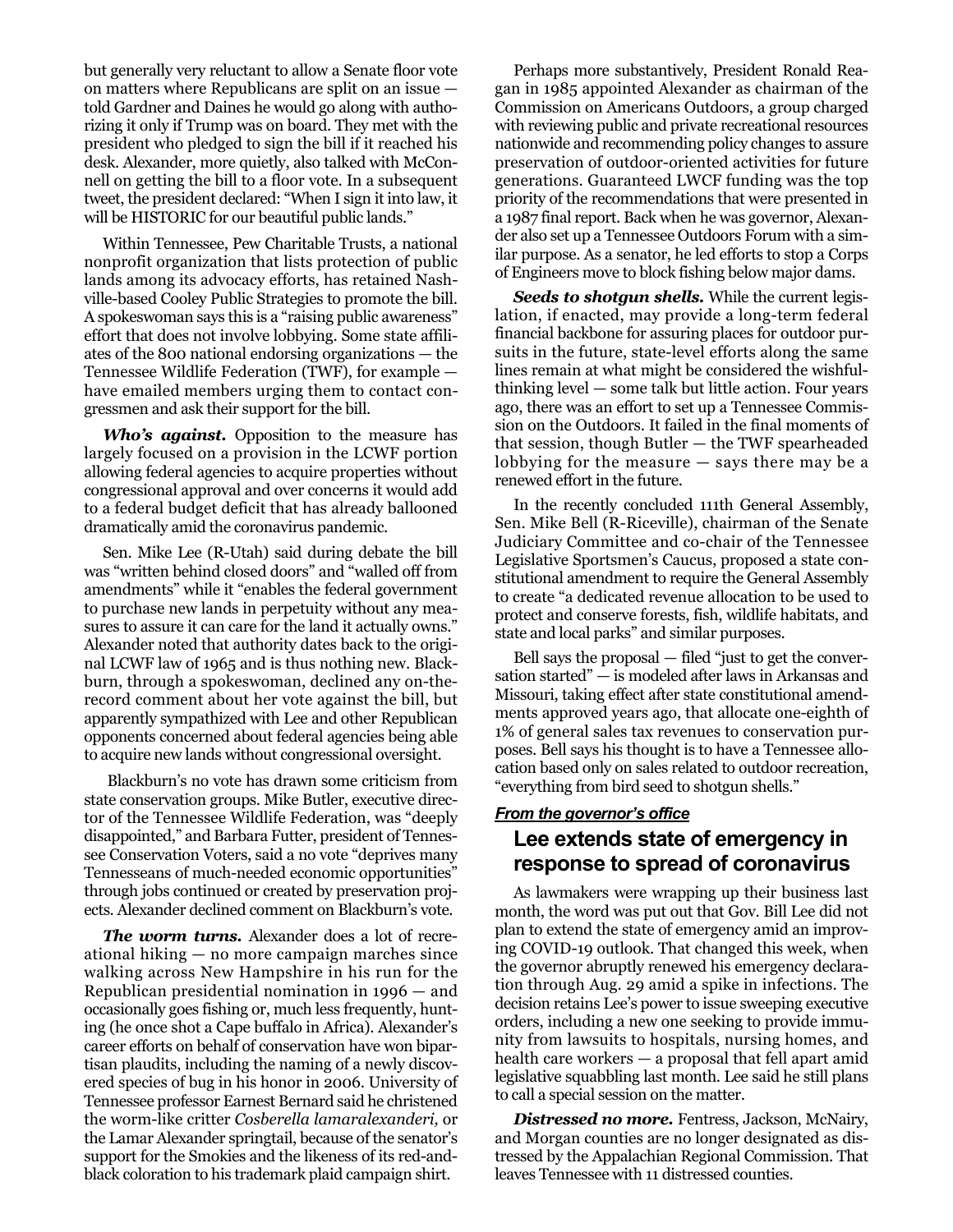## Tennessee News Digest

● Gov. Bill Lee has made several recent economic development announcements even though the revised state budget reduced the amount of available incentive money. The deals include a \$52 million expansion of financial adviser Dave Ramsey's Franklin headquarters, creating 600 jobs; a \$20 million investment by vacuum maker TTI Floor Care involving 500 new jobs in Putnam County; a decision by roadside assistance service

provider Agero to invest \$2 million and hire 900 people in Clarksville; and Amazon's plans to build a \$23 million shipping hub in Nashville.

● The Great Smoky Mountains National Park welcomed nearly 830,000 visitors in the 23 days after reopening on May 9. That's nearly on pace with the 1 million who visited over 31 days in May 2019. ● Serious criminal incidents were down

5% in the state last year compared with

2018, according to an annual report by the Tennessee Bureau of Investigation. ● General Motors is eliminating the

third shift at its Spring Hill plant, laying off 680 workers starting on July 31.

● The Tennessee State Museum has reopened. Temperature checks are required, and capacity is limited to 75%.

● Travelers from Tennessee will have to quarantine for 14 days when visiting New York, New Jersey, or Connecticut.

#### *From the courts* **Outlook for sweeping abortion ban dimmed by Supreme Court decision**

The dust had barely settled on Tennessee lawmakers' end-of-session passage of a sweeping anti-abortion bill when a ruling by the nation's highest court raised serious questions about the measure's legal prospects.

The U.S. Supreme Court in a 5-4 decision this week struck down a Louisiana law requiring abortion doctors to have admitting privileges at nearby hospitals. A similar Texas law had been thrown out in 2016, but abortion foes had hoped President Donald Trump's appointments of Justices Neil Gorsuch and Brett Kavanaugh might lead to a different result. But Republican Chief Justice John Roberts sided with the court's liberal wing.

The 2016 ruling caused Tennessee to halt enforcement of its own laws covering admitting privileges and inspection and licensing rules for abortion facilities. This week's decision raises concerns among advocates that this year's measure — which seeks to ban most abortions once a fetal heartbeat is detected — may not turn out to be the vehicle to overturn the landmark *Roe v Wade* decision under the current makeup of the Supreme Court. For both supporters and opponents of abortion rights, the outcome of the November elections for president and control of the U.S. Senate will be key.

*Not until it's law.* Planned Parenthood, the Center for Reproductive Rights, and the American Civil Liberties Union filed a federal lawsuit seeking to block the Tennessee measure the same day the bill gained final approval in the General Assembly. But U.S. District Judge Chip Campbell said he won't rule on a temporary injunction until after Gov. Bill Lee has signed the legislation into law. The House and Senate speakers signed the enrolled bill on Wednesday, and the governor will have 10 days, excluding Sundays, to sign, veto, or allow it to become law without his signature.

#### *From the campaign trail*

### **Surge in absentee ballots presents direct mail challenges to campaigns**

A heavy increase in absentee voting due to the pandemic is causing headaches for campaigns trying to target primary voters. While information about who has cast ballots in person during the early voting period is made available to campaigns for the purposes of updating their mailing and door-knocking lists, the same info is not released about who has sent in absentee ballots. That means campaigns might be spending resources to contact people who have already voted.

Mail pieces are traditionally timed to arrive at the start of early voting, or July 17 for this year's primary election. But the uncertainty surrounding absentee ballots has led some campaigns to move up the start of their direct mail efforts in the hope of catching absentee voters before they send their ballots back in.

*Trump card?* Republican U.S. Senate candidate Bill Hagerty's biggest selling point during the primary campaign has been his endorsement by the president. But a widely expected Trump appearance in Tennessee has failed to materialize so far amid the pandemic. Trump's return to in-person campaigning in Oklahoma late last month was poorly attended and widely panned. The president remains popular in Tennessee, but rival Republican Manny Sethi's supporters will take heart from the results of Republican congressional primaries in which Trump-backed candidates have fallen short.

In the race for the North Carolina seat vacated by GOP Rep. Mark Meadows' appointment as White House chief of staff, the Trump-backed candidate, real estate agent Lynda Bennett, lost to 24-year-old investor Madison Cawthorn. In Kentucky, Republican Rep. Thomas Massie easily turned back a GOP challenge despite being labeled a "disaster for America" by Trump. And in Colorado, political novice Lauren Boebert, a gunrights advocate who defied pandemic restrictions on her restaurant, beat five-term incumbent Rep. Scott Tipton, who had the president's support.

Hagerty landed the endorsement of the U.S. Chamber of Commerce, though there has been no sign of independent expenditures by the national group in Tennessee. Hagerty also touted the endorsements of state House Majority Leader William Lamberth (R-Portland) and Senate Majority Leader Jack Johnson (R-Franklin). Sethi received endorsements from Sen. Frank Niceley (R-Strawberry Plains), who lauded the candidate for having "always stood up against moderate Republicans and the left," and former Rep. Joe Carr (R-Lascassas).

*5th District.* State Sen. Brenda Gilmore endorsed Keeda Haynes, who is challenging longtime U.S. Rep. Jim Cooper in the Democratic primary in the 5th District comprising Davidson, Dickson, and part of Cheatham counties. The AFL-CIO endorsed Cooper.